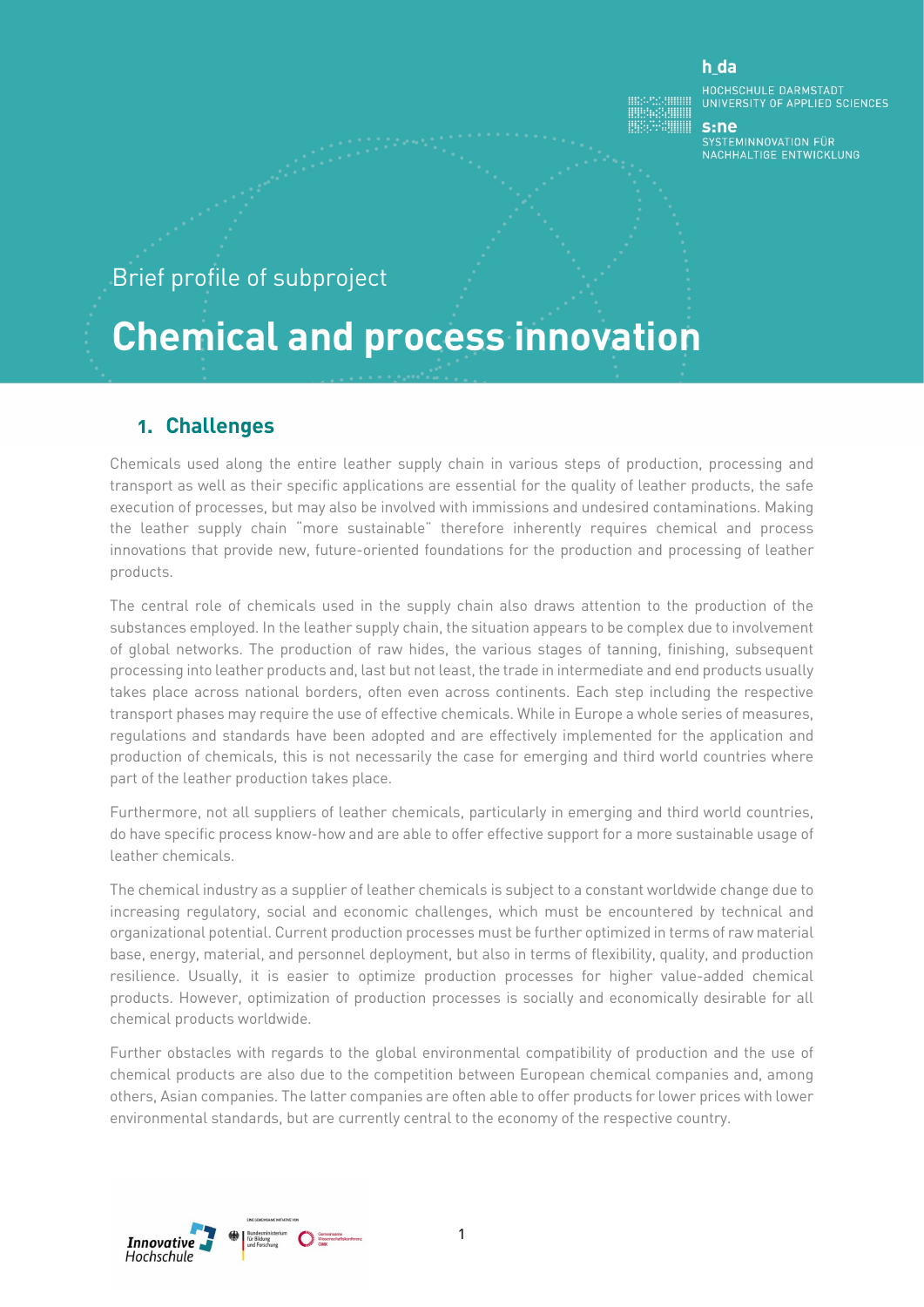Various initiatives are currently developing guidelines for companies on the use of chemicals (e.g. ZDHC) or on environmental standards (e.g. LWG).

In the course of the technical and organizational development of leather production and processing, the challenge is therefore how chemical products and their production can contribute to more sustainable processes along the supply chain. Current news from the market indicates an increasing upheaval in the production of leather chemicals and a shift from Europe to Asia. Recent developments in the wake of the coronavirus pandemic are likely to lead to a further review of supply chains, the outcome of which can hardly be predicted at present.

## **2. Objective & project description**

The aim of this sub-project is to contribute to further development of manufacturing processes leather chemicals based on an analysis of the chemicals currently in use. In particular, future requirements for leather chemicals and their manufacture are to be examined concerning the increasing demand for "more sustainable", i.e. resource and energy-saving and generally environmentally friendly as well as health-compatible production methods, products and their applications. This sub-project thus contributes to a "more sustainable chemistry", which includes (eco)toxicological aspects as well as a life cycle assessment approach to potentially quantify environmental impact of production and use of chemicals within the leather supply chain.

The selection of leather chemicals is of course based on the processes employed, so that process innovations are also within the focus of this investigation. In addition, it will be examined to what extent modern aspects of chemical production such as miniaturized, modularized and/or decentralised production, conversion from batch operation to continuous operation mode as well as automation and modern recycling management can contribute. Impulses from concepts of process intensification and green chemistry or green engineering are expected. In particular, the substitution of substances that can be classified as problematic could be economically promoted, for example by improving raw material and/or energy efficiency and the CO<sub>2</sub> footprint. Another possible group of topics are expected to emerge from the medium-term shortage of crude oil, which induces the search for an alternative raw material base and intelligent recycling management. In view of the economic challenges, the question arises for every company how to simultaneously produce more "sustainably" and more economically and how, at least initially, to absorb the additional costs arising after a transformation towards more sustainable production.

Ultimately, however, proposals for chemicals for leather production and processing and their manufacturing processes must be competently evaluated, which requires the development of comprehensive evaluation criteria including balanced individual criteria in the sense of a life cycle assessment of chemicals.

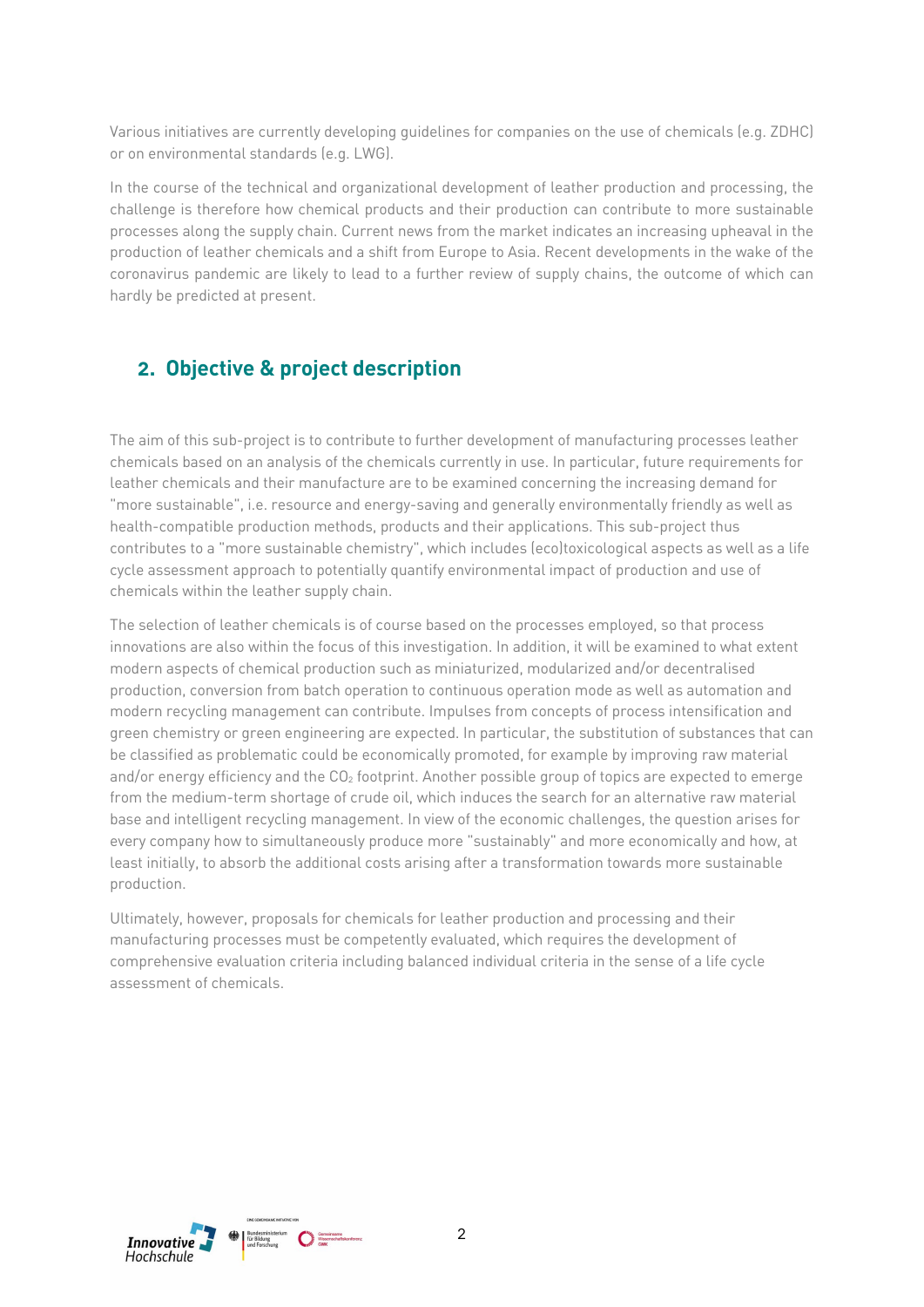## **3. Research and transfer questions**

The following remarks are intended to provide impulses and are expected to be developed further, sharpened towards higher precision and elaborated based on the expected discussion within the project group.

#### **Forschungs- und Transferfragen:**

What is the role of the chemicals currently used in the leather supply chain and their manufacturing processes in relation to the requirements of a "more sustainable chemistry"?

Which technical and organizational potentials may arise for the chemical industry with regards to the manufacturing processes of leather chemicals and to the development of new leather chemicals?

Which evaluation criteria for leather chemicals and their future / modern manufacturing processes will be useful to evaluate the development concerning a long-term successful transformation?

How can future process innovations in leather manufacturing contribute to making the supply chain as a whole, and in particular the chemicals used, more "sustainable"?

Can the results obtained contribute to the identification of substances recommended for use in the leather supply chain and, if necessary, lead to methodological additions to the current creation of positive lists of suitable substances?

## **4. Structure**

The project is coordinated by a tandem consisting of one representative from the Darmstadt University of Applied Sciences and from practise. Anyone interested can participate in the project.

The cooperation takes place via meetings / web conferences / workshops.

#### Project group coordination

Representing Darmstadt University of Applied Sciences: Prof. Dr. Frank Schael / M. Eng. Patrick Rojahn

Representing the practise:  $\frac{H}{t}$ 

#### Developmentplan:

| Major project steps (partly running parallel)     | Format(e)                                    |
|---------------------------------------------------|----------------------------------------------|
| 0. Initiation of project group                    | Agreement on short profile, kick-off webinar |
| 1. Expansion of the group by relevant stakeholder | <b>Network Analysis</b>                      |
| 2. Detailing the tasks & objectives               | Desk research, surveys                       |
| 3. Analysis of the current situation              | desk research, expert interviews             |